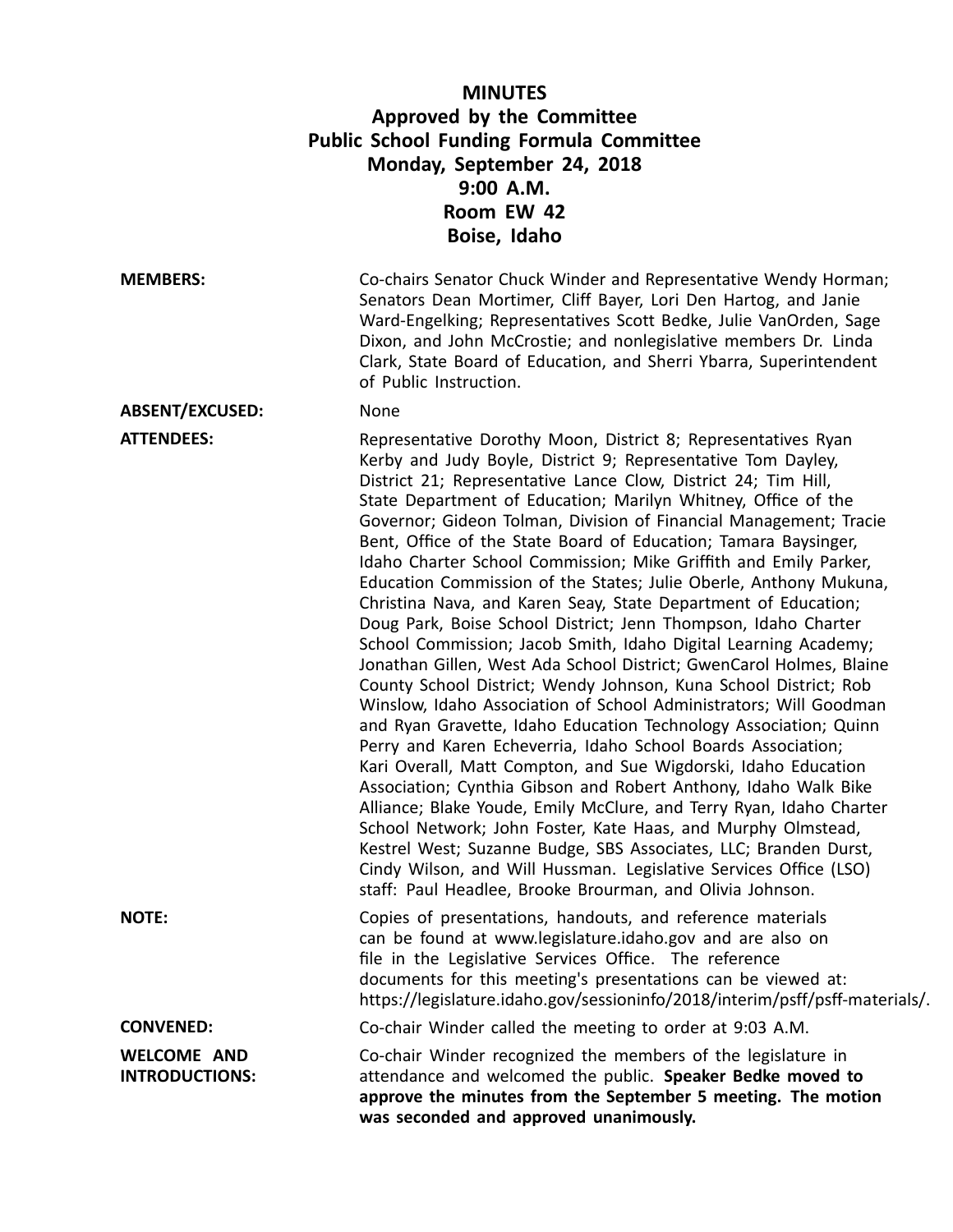**PRESENTATION:**

## **PRESENTATION OF THE SECOND DRAFT OF THE NEW FUNDING FORMULA**

## **PRESENTER: Mike Griffith and Emily Parker, Education Commission of the States**

Mr. Griffith informed the committee of changes made to the formula since the last meeting:

- Weights were adjusted to mirror recommendations;
- Title I student counts were included for at-risk;
- ADA counts were adjusted by +5%;
- A cap was placed on how much <sup>a</sup> district/charter can gain in one year;
- An additional weight was added for "alternative" enrollment.

Mr. Griffith said that ECS was still working on additional adjustments, including one for small school buildings and <sup>a</sup> comparison between 2017-18 funding under the old formula to 2018-19 funding under the new model.

Mr. Griffith reviewed total education funding, including federal and state funding. He said that the model will include \$1.56 billion (89.5%), while \$183 million (10.5%) will stay outside the formula. Mr. Griffith noted that federal dollars (representing about 10% of education funding in every state including Idaho) have been left outside the formula. He said that most states need to supplement federal funds to meet student needs, which is why states need to provide additional at-risk funding.

Ms. Parker reviewed the recommendations from ECS about weighting the following high-need student populations: **At-risk:** Ms. Parker stated that ECS recommends using Title I as the at-risk student count, where all students receive additional funding, regardless of the school they attend, since it is no longer tied to the creation of alternative schools. She noted that there are approximately 50 schools in Idaho that do not have <sup>a</sup> Title I count, and ECS used the statewide average in the model for this number. She said that states vary widely in their weight for at-risk, but ECS recommends using <sup>a</sup> 0.25 weight in Idaho.

**English Language Learners:** Ms. Parker said that other states also vary widely in how they weight this population. ECS recommends <sup>a</sup> 0.35 weight in Idaho.

**Special Education Students:** Ms. Parker said that the current system does not reflect differences in student demographics between districts and schools, so ECS recommends <sup>a</sup> flat weight of 0.50 per student identified, which can increase to 1.0 under <sup>a</sup> more nuanced system. She said that federal guidelines prohibit reducing the amount of special education funding, but starting with <sup>a</sup> lower weight will allow the state to scale up if needed.

**Gifted and Talented Students:** Ms. Parker said that ECS recommends assuming that 10% of each school's population is gifted and talented and providing each of those students with an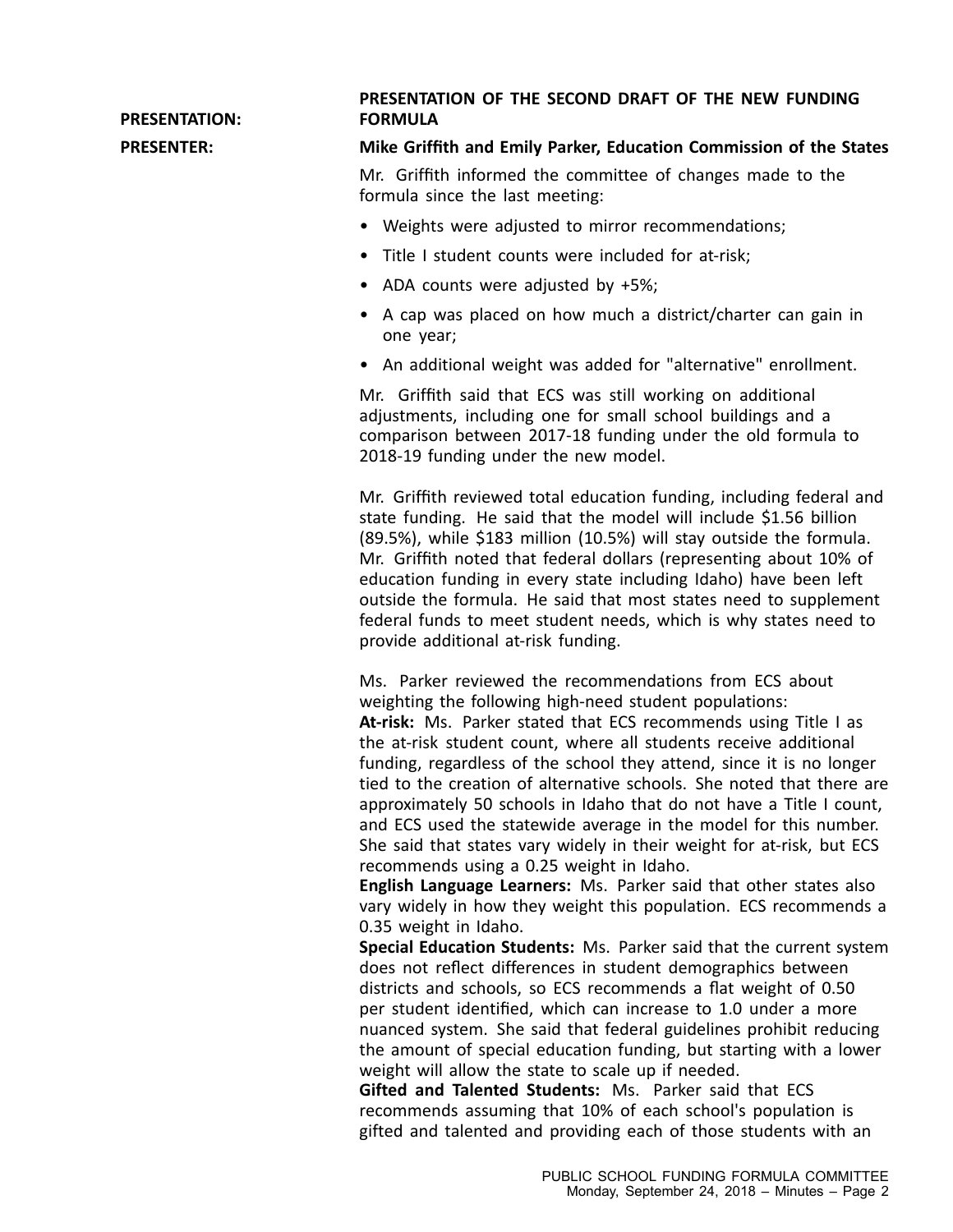additional \$100.

Ms. Parker said that because Idaho's base amount of funding is low relative to other states, ECS has recommended higher weights to ensure that these special populations are receiving enough funding.

Senator Ward-Engelking asked Mr. Griffith to clarify the use of Title I numbers for small schools. Mr. Griffith said that ECS could extrapolate the data from some of the small schools, but might have to use the state average for others. He noted that in the final report, ECS will probably recommend that the state use an entirely different weight.

Mr. Griffith recommended using at least three enrollment counts during the year. He suggested using fractional enrollment to account for students who attend more than one school in <sup>a</sup> day, providing funding to both schools the student attends as either <sup>a</sup> percentage of the school day or <sup>a</sup> percentage of the school year. Mr. Griffith asked the committee if they wanted to do three counts and how they wanted to approach fractional enrollment.

Co-chair Winder noted that the online stream of the meeting was not working correctly. He recessed the meeting until the issue could be resolved.

**COMMITTEE DISCUSSION:** Co-chair Winder called the meeting back to order once the online stream of the meeting was working correctly. He invited Mr. Griffith to demonstrate the latest version of the model.

> Mr. Griffith demonstrated how the model works and how to adjust various factors within the spreadsheet. He demonstrated for the committee the changes that had been made since the last meeting, including the weight for alternative schools and the small school building adjustment. Mr. Griffith tested out various scenarios in the formula at the committee's request.

> The committee discussed and compared small schools under the new formula. Mr. Griffith noted that there are <sup>a</sup> few districts that need the small building adjustment to have the formula work for them. He said that otherwise he didn't see <sup>a</sup> pattern in winners and losers. Senator Mortimer asked if there was <sup>a</sup> correlation between teacher pay and experience and the small school adjustment. Mr. Griffith said there was not.

> Mr. Hill asked if the cap on funding is based on total dollars or per student and how that would impact growing districts like West Ada. Mr. Griffith said the cap is based on total funding. He said that the model is targeted more toward small districts.

> Co-chair Winder asked about the career ladder. Mr. Griffith noted that the career ladder is the largest part of the new formula, about 70% of the total. Co-chair Winder noted that the committee needs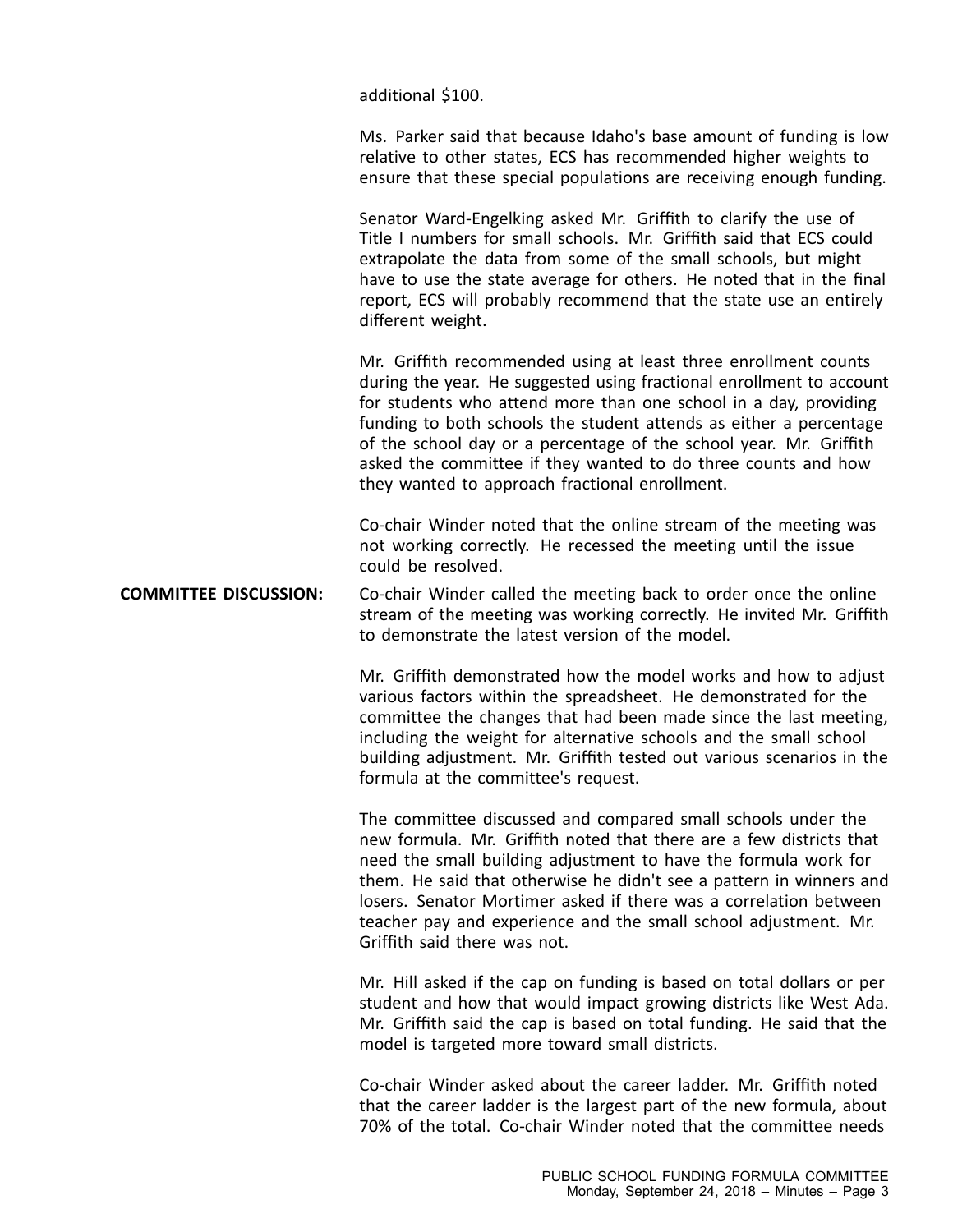to show priorities in payments without line items. Mr. Griffith suggested perhaps adopting <sup>a</sup> minimum statewide salary schedule to accomplish this, since the career ladder has been folded into the formula.

Senator Mortimer requested that <sup>a</sup> tab in the spreadsheet be created showing federal dollars as well as state dollars. Mr. Griffith suggested that the state phase in some of the weights to make them more generous.

Senator Den Hartog noted that she believes the committee shouldn't change weights so districts receive the same amount of funding, but that the formula should be constructed so special populations receive the money and resources they need. Representative McCrostie agreed and noted that the base amount per student also changes as the weights are adjusted, which he believes should be considered moving forward.

## **COMMITTEE DISCUSSION: DISCUSSION OF IDAHO SCHOOL BOARDS ASSOCIATION LETTER REGARDING TECHNOLOGY LINE ITEM**

Co-chair Winder invited discussion about the letters regarding the technology line item the committee had received from the Idaho School Boards Association and the Idaho Education Technology Association.

Senator Ward-Engelking voiced support for including technology in the formula to give schools more control over how they spend that money.

Ms. Whitney noted that the task force recommended that more money be budgeted for technology and that it eventually be folded into the operations budget for each school.

Co-chair Horman, Speaker Bedke, and Senator Mortimer agreed that technology should be separate.

Superintendent Ybarra suggested perhaps weighting technology within the formula.

Representative VanOrden noted that the germane committee will ultimately make the decision about whether technology should be in or out and will also hold public meetings on the subject.

Senator Den Hartog said that she had struggled with this topic, but believes it should be outside the formula as long as the legislature doesn't hear from districts that leaving it as <sup>a</sup> line item is too prescriptive. Mr. Hill reviewed the appropriation intent language for technology and Co-chair Horman noted that the statute does give flexibility in how technology funds are spent. Co-chair Winder said that the committee does want to provide flexibility for technology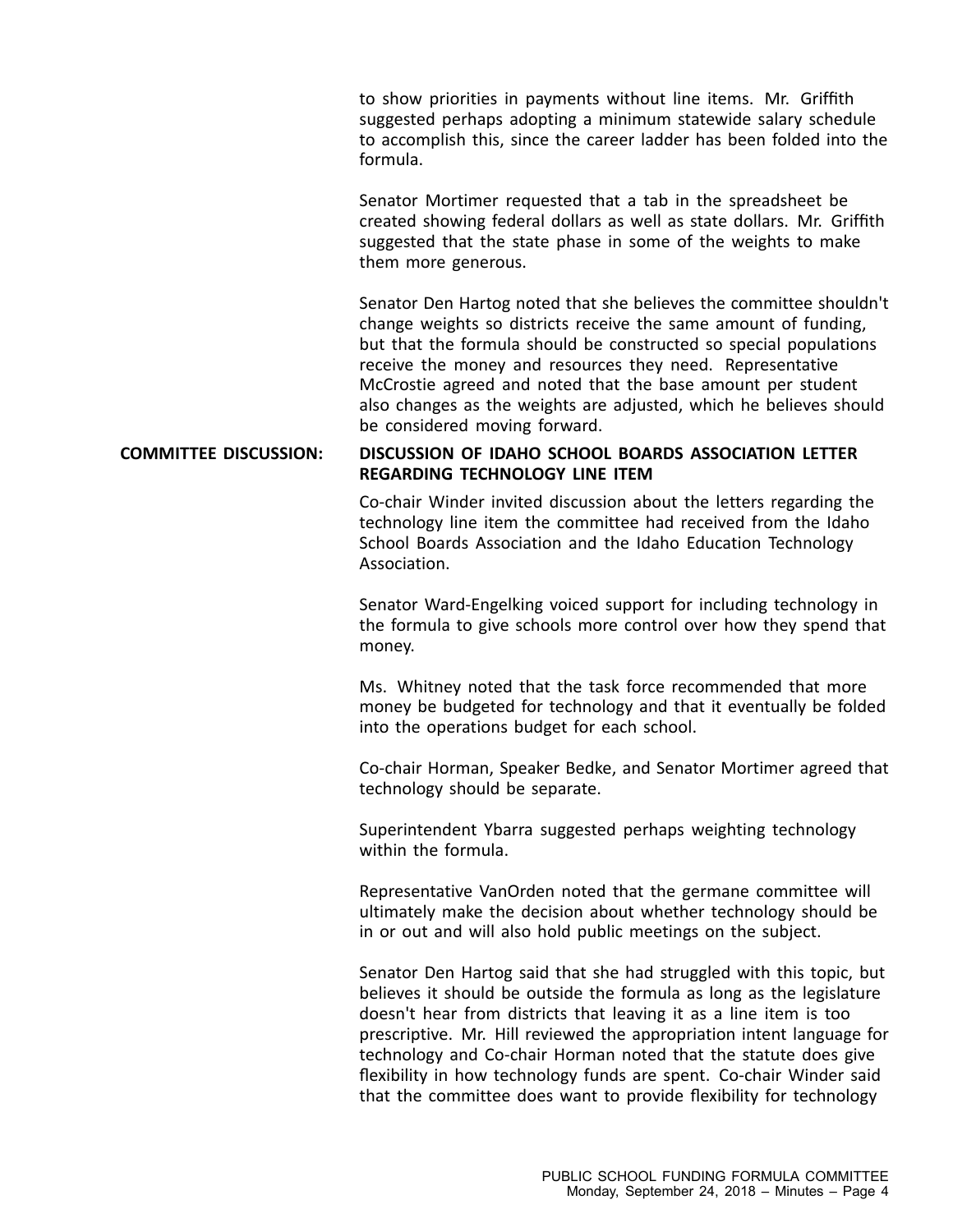to help districts address their needs, and the germane committee should address intent language.

## **COMMITTEE DISCUSSION: FINAL REPORT AND 2019 SESSION PLANNING - ITEMS TO INCLUDE IN FINAL REPORT - TOPICS OF POTENTIAL DRAFT LEGISLATION AND TIMELINE FOR REVIEW PRIOR TO SESSION**

Mr. Headlee noted that the committee will draft <sup>a</sup> final report and ECS will create <sup>a</sup> report as well. Co-chair Winder asked that background information be included in an appendix and that the materials provided by ECS be included as exhibits. He suggested that the committee draft legislation with the change to enrollment and requested that the committee's consensus on some items be described in the report for the germane committee's consideration.

Senator Bayer suggested that the committee present any draft legislation to the germane committees at the beginning of the legislative session.

Senator Mortimer said he supports <sup>a</sup> minimum of four enrollment counts - two in the fall and two in the spring - and he requested that the interim committee provide thorough and complete draft legislation to the germane committees. He requested that ECS provide decision points to the full committee before the October meeting. Mr. Hill and Representative VanOrden noted that the payment schedule will also need to be considered along with enrollment counts.

Co-chair Horman clarified that the experience factor does not explain any variation in outcomes between districts. Mr. Griffith confirmed this is true and that ECS can create weights to represent the stages of the career ladder.

Senator Mortimer asked for clarification about the alternative school weight. Mr. Griffith said that all schools will get at-risk funding, but alternative funding will only go to alternative schools. Mr. Griffith noted that Idaho has more students than many other states have in alternative schools, which are typically only for students with legal or violence issues, and that districts and schools have reported that they take more students than meet these criteria. He recommended that alternative school funding be phased down over <sup>a</sup> period of years as kids are moved back into mainstream schools. Dr. Clark noted that she believes the alternative school issue is not that simple, and that she thinks that there are many reasons why students are placed in alternative schools. Mr. Griffith recommended keeping some alternative schools but tightening the definition of students they accept.

Co-chair Winder asked for <sup>a</sup> subcommittee to help draft legislation before the next meeting. Co-chair Horman, Senator Mortimer, Representative McCrostie, Senator Den Hartog, and Dr. Clark volunteered to be included. He noted that the Governor's office,